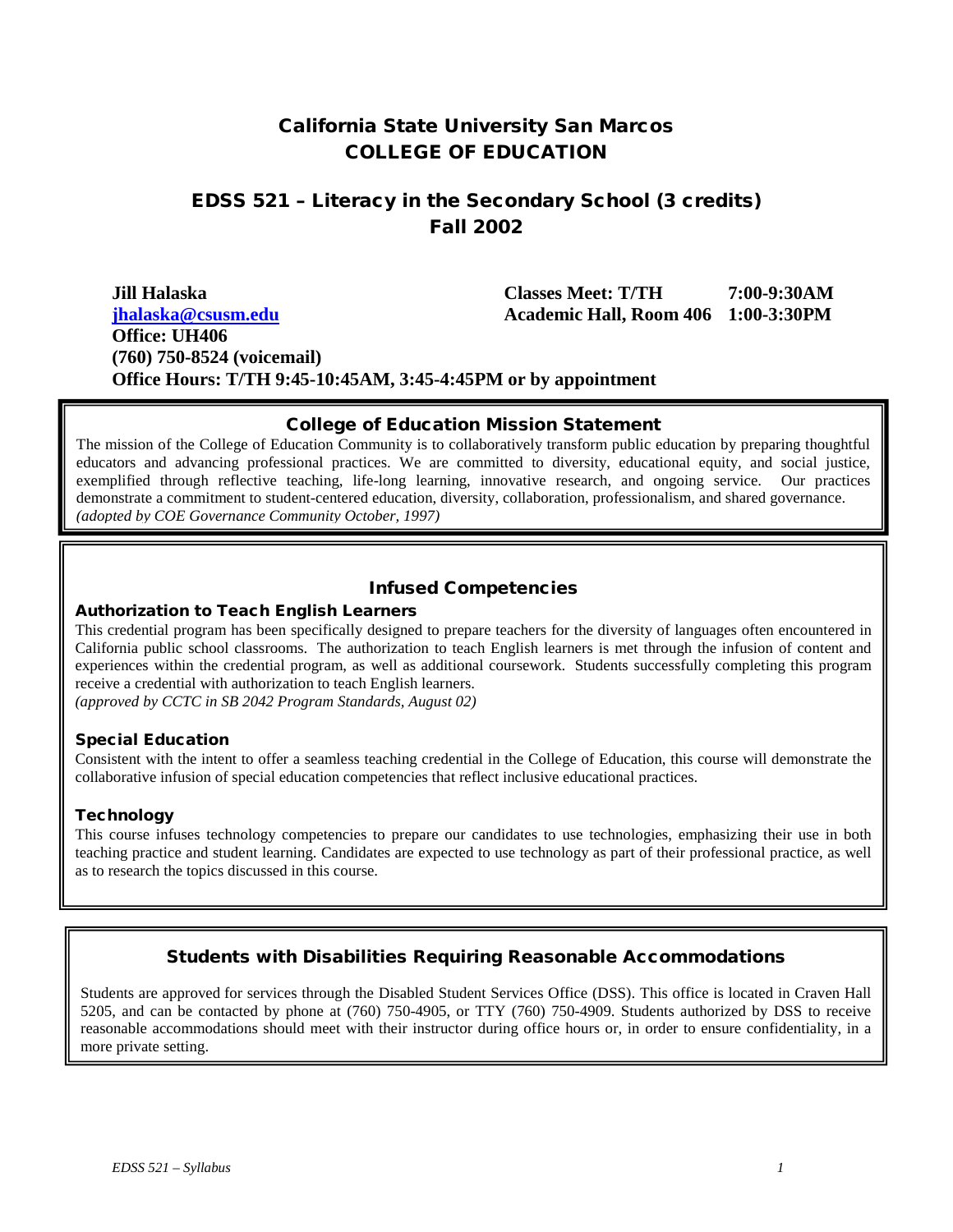## Course Description

This course is designed to help secondary teachers better understand how language and literacy issues and processes are crucial to successful student learning and successful teaching across contexts and content areas. This course addresses the special needs of proficient readers and adolescents who struggle as readers and will help all teachers take responsibility for fostering attitudes and skills that encourage every student to utilize successful literacy for lifelong learning.

## Course Goals

#### **Credential candidates will:**

- 1. understand the challenges of working with assumptions (personal and systemic) that ascribe literacy "responsibility" to only a few content areas.
- 2. develop a growing awareness of the complexity of literacy acquisition and of defining literacy.
- 3. explain how context and culture affect literacy development.
- 4. scaffold reading and writing activities so that students of varied literacy backgrounds and skill levels have access to a variety of texts.
- 5. use a wide variety of strategies to help all students access content-area texts.
- 6. know SDAIE and apply its strategies effectively/appropriately in designing lessons.
- 7. integrate literacy activities (including technology-based activities) in the content area to facilitate students' learning content knowledge while also growing as readers and writers.
- 8. develop methods for diagnosing students' literacy skills in the context of their content area.
- 9. assess the appropriateness of reading materials for students in their content area.

## Required Texts

Lenski, Susan Davis, Wham, Mary Ann, Johns, Jerry L. (1999). *Reading & Learning Strategies for Middle & High School Students.* Dubuque, IA: Kendall/Hunt. (RL)

Walter, Teresa (1996). *Amazing English!* Addison-Wesley. (AE)

Zinsser, William. (1988). *Writing to Learn*. New York: Harper & Row, Publishers (WTL)

Any textbook that is used to teach your content area to middle or high school students. Check your school sites, teacher friends, student friends, etc. for borrowing rights. Let the instructor know if you are having trouble finding a textbook.

## Other Texts You Might Find Useful (Ask for ordering information)

- Allen, Janet. (1999). *Words, Words, Words: Teaching Vocabulary in Grades 4-12.* York, Maine: Stenhouse Publishers
- California Dept. of Education (2000). *Strategic Teaching and Learning: Standards-Based Instruction to Promote Content Literacy in Grades 4-12*.
- Herrell, Adrienne L. (2000). *Fifty Strategies for Teaching English Language Learners.* New Jersey: Prentice-Hall, Inc.

Schoenbach, Ruth, et.al. (1999). *Reading for Understanding: A Guide to Improving Reading in Middle and High School Classrooms.* San Francisco: Jossey-Bass.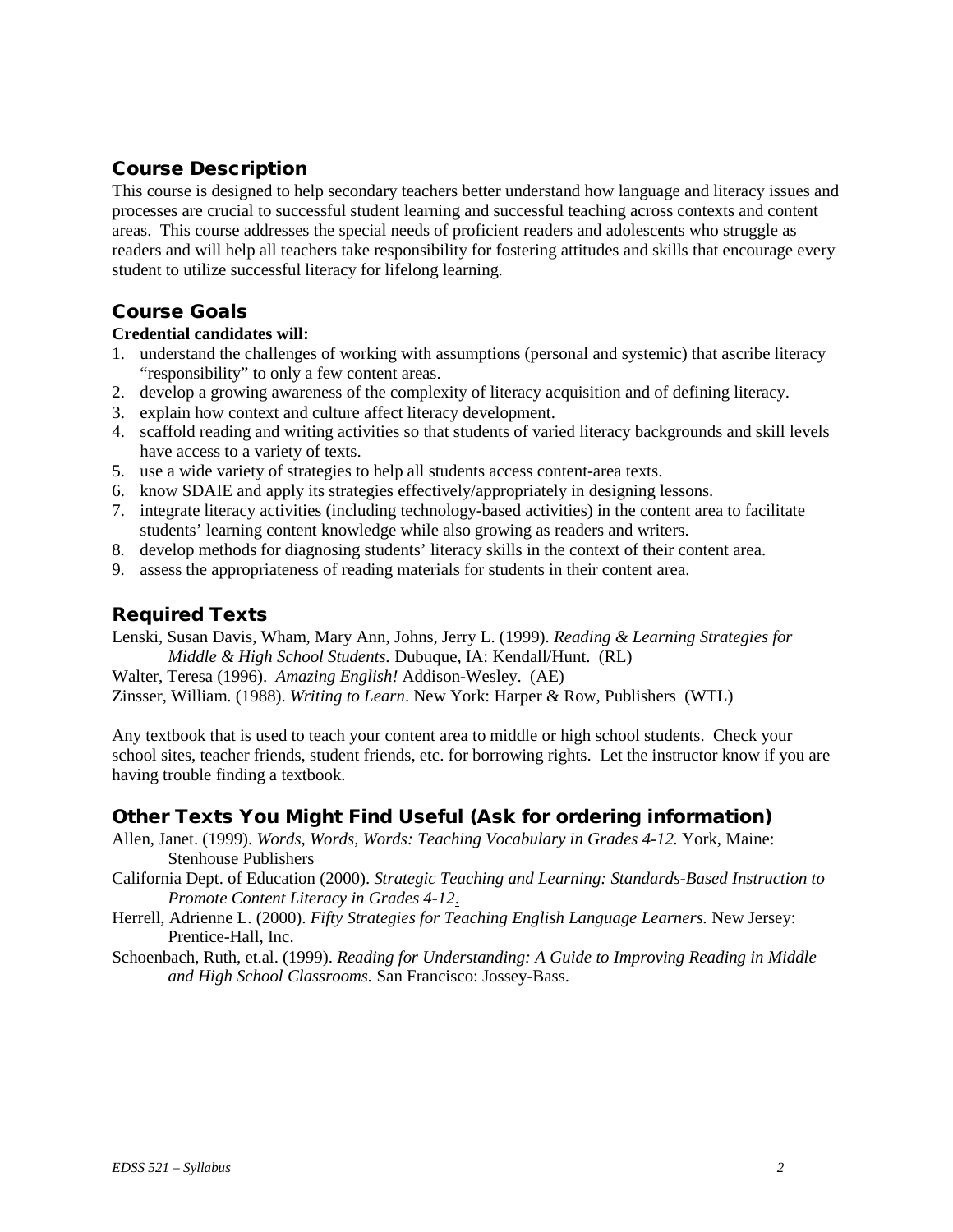## **Assignments**

- Class Preparation and Participation: Critical, engaged discussion will make this a richer class for all of us. In preparation for that kind of thoughtful discourse, you will be responsible for reading and responding to a variety of texts. You will respond in any of the following ways: maintaining an interactive journal (you'd do this throughout your reading); writing a double entry journal; creating a graphic organizer or visual with a narrative statement; or using another approach assigned in class. Remember the goals for any response method you choose: to help you better contemplate, organize, and understand your reading, and to be prepared for thoughtful discussion. **These will be due with each article/excerpt assigned—see calendar.** Please keep all your reading responses together in your notebook or in a journal, etc. You will also be responsible for a variety of informal in-class presentations. Come to class prepared to participate.
- **Strategy Presentations:** With a partner or small group, you will be responsible for developing and presenting/modeling writing and reading strategies to your colleagues, demonstrating their use in your particular content area. The strategies will come from our texts but you will need to put them in the context of your content area.
- Literacy Case Study: You will receive a separate handout on this assignment. The case study involves your shadowing, interviewing, and gathering work samples from an adolescent. You will identify his/her reading and writing processes, make observations about their instructional needs, and reflect on the implications for your teaching. This will be a written report.
- **Reflective Papers:** You will write two informal papers, one at the beginning of class that is a literacy autobiography, and one at the end of class which is a "connections" paper. The literacy autobiography will be a chance for you to reflect upon and consider the implications of your own literacy history. The connections paper will be a chance for you to reflect on your learning over the semester and to put the pieces together in terms of how you'll structure your future classes with a literacy component. This is also the place where you will discuss your progress toward meeting the course goals. These will both be discussed further in class.
- **Sample Lesson Plans:** You will be responsible for completing two lesson plans demonstrating your ability to integrate literacy strategies and SDAIE into your content area. The goal is for you to develop lessons that you might use as part of your unit plan in your EDSS 511 or methods course as well as for your future student teaching.
- **Website Table:** You will evaluate a series of websites—both professional and those you would use in your content-area classes—and create a summary table that synthesizes your findings and offers suggestions for how you might use the site. We will discuss this further in class.

*Teacher education is a professional preparation program. Students will be expected to adhere to standards of dependability, academic honesty and integrity, confidentiality, and writing achievement. Because it is important for teachers to be able to effectively communicate their ideas to students, colleagues, parents, and administrators, writing that is original, clear and error-free is a priority in the College of Education.*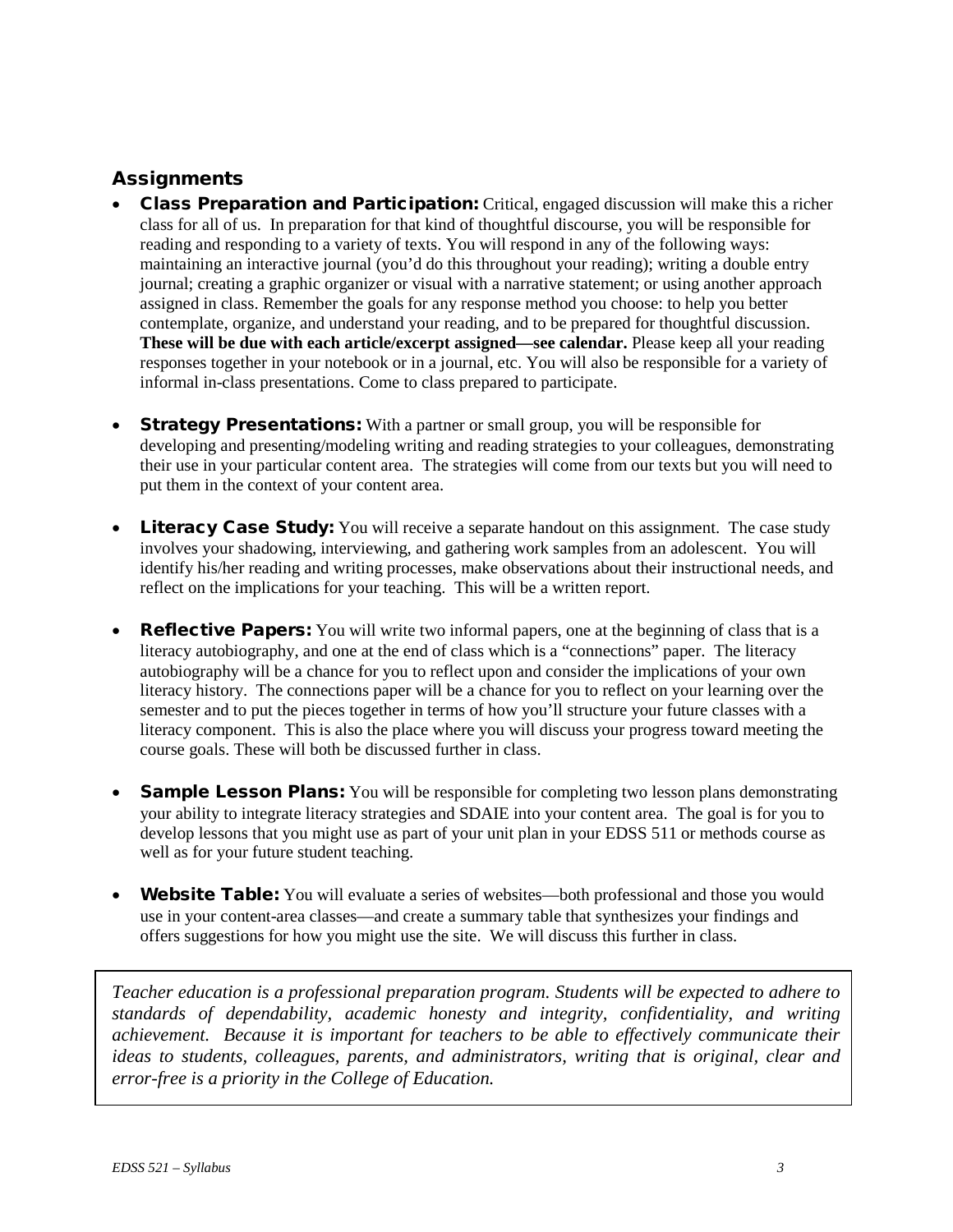## Attendance

Due to the dynamic and interactive nature of course in the COE, all students are expected to attend all classes and participate actively. At a minimum, students must attend more than 80% of class time, or s/he may not receive a passing grade for the course at the discretion of the instructor. If two class sessions are missed, or if the student is late (or leaves early) more than three sessions, s/he cannot receive a grade of "A". If three class sessions are missed, the highest possible grade that can be earned is a "C+". If extenuating circumstances occur, the student should contact the instructor as soon as possible to make appropriate arrangements.

## Grading Rubric for EDSS 521

### "A" students:

- 1. demonstrate serious commitment to their learning, making full use of the learning opportunities available to them and searching out the implications of their learning for future use.
- 2. complete all assignments thoroughly, thoughtfully, and punctually, receiving 3.7 4 average on all assignments.
- 3. make insightful connections between all assignments and their developing overall understanding of literacy and its effects on student learning in their content area; they continually question and examine assumptions in a genuine spirit of inquiry.
- 4. show high level achievement of course goals.
- 5. show professional level of work with regard to writing, presentations, and collaboration.
- 6. consistently complete all class preparation work and are ready to engage in thoughtful discourse.
- 7. demonstrate responsibility to meeting attendance requirements (miss fewer than 2 classes) (see syllabus).

## "B" students:

- 1. simply comply with the course requirements and expectations.
- 2. complete all assignments, usually thoroughly, thoughtfully, and punctually, receiving 2.7 –3.6 average on all assignments.
- 3. usually connect assignments to their developing overall understanding of literacy and its effects on student learning, especially within their content areas; may be satisfied with "accepting" their learning as it's "received" without examining, very deeply, their and others' assumptions or seeking a deeper understanding of the implications.
- 4. show reasonable achievement of course goals.
- 5. show mostly professional level of work with regard to writing, presentations, and collaboration.
- 6. complete most class preparation work and are ready to engage in thoughtful discourse
- 7. demonstrate responsibility to meeting the attendance requirements (miss fewer than three classes) (see syllabus).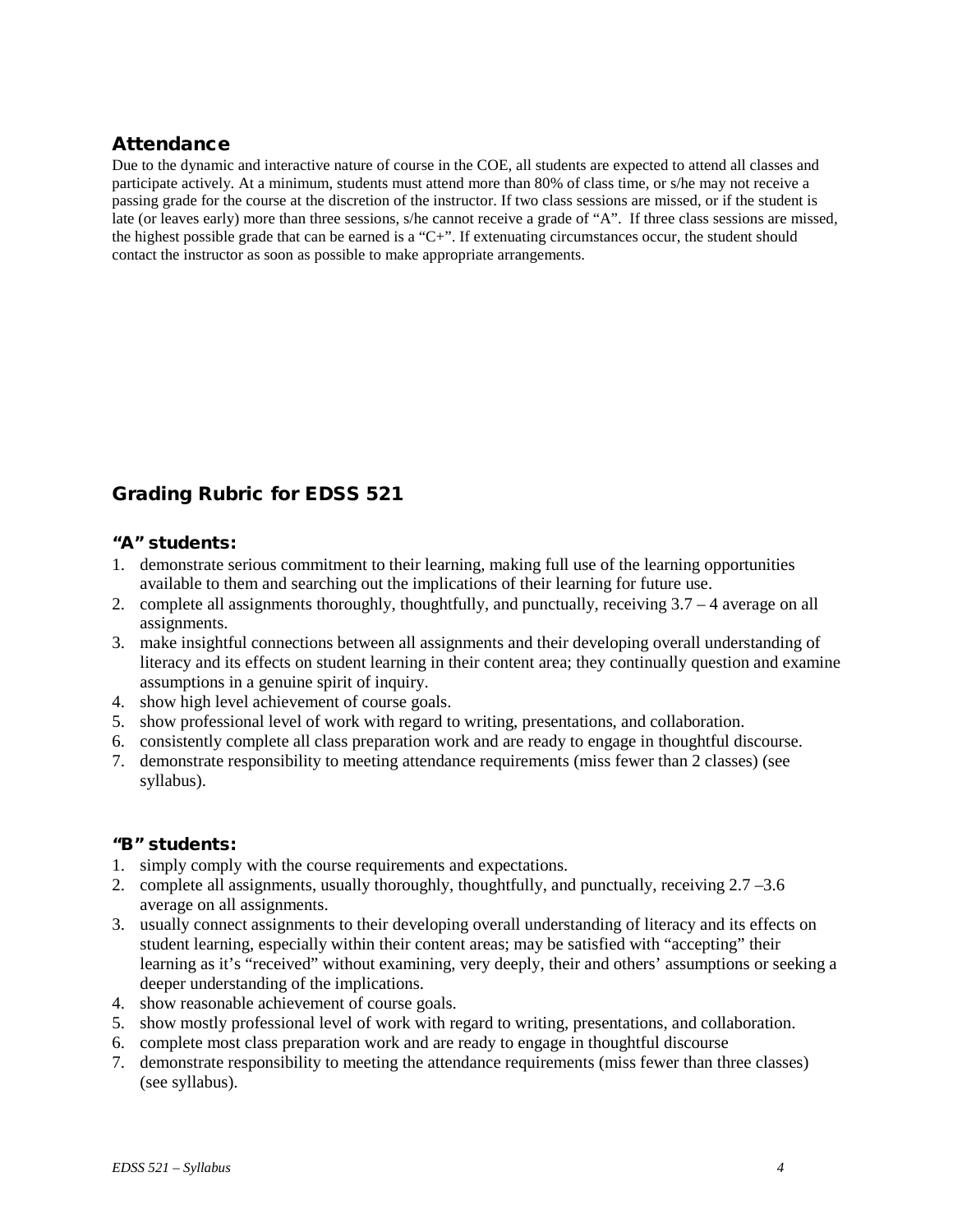### "C" students:

- 1. demonstrate an inconsistent level of compliance to course requirements and expectations.
- 2. complete all assignments but with limited thoroughness, thoughtfulness, and/or punctuality, receiving 1.7 – 2.6 average on all assignments.
- 3. make limited connections between assignments and their developing overall understanding of literacy and its effects on student learning; may not be open to examining assumptions or implications and might actually "dismiss" the role of building students' literacy skills within their content areas.
- 4. attempt but show limited progress in achieving course goals.
- 5. show an attempt at professional level of work with regard to writing, presentations, and collaboration, but often produce work that is significantly unpolished.
- 6. complete some class preparation work and are generally under-prepared to engage in thoughtful discourse
- 7. meet the minimum attendance requirements (see syllabus).

### "D" or "F" students:

Fail to meet the minimum requirements of a "C." The specific grade will be determined based on rate of assignment completion, attendance, etc.

## **NOTES**

- Students must meet the attendance requirements to be eligible for the grade described. It is a "prerequisite" for earning a particular grade.
- Students falling in between grade levels will earn  $a + or -$  depending on where they meet the criteria most fully.
- In order to receive a California State Teaching Credential, you must maintain a B average in your College of Education classes and receive no lower than a  $C<sub>+</sub>$  in any one course. A grade lower than a C+ indicates serious concern about a student's readiness for a teaching credential—significant concerns exist about his/her quality of learning, quality of work, etc. If you are concerned about meeting this requirement at any time, you should talk with your instructor immediately.